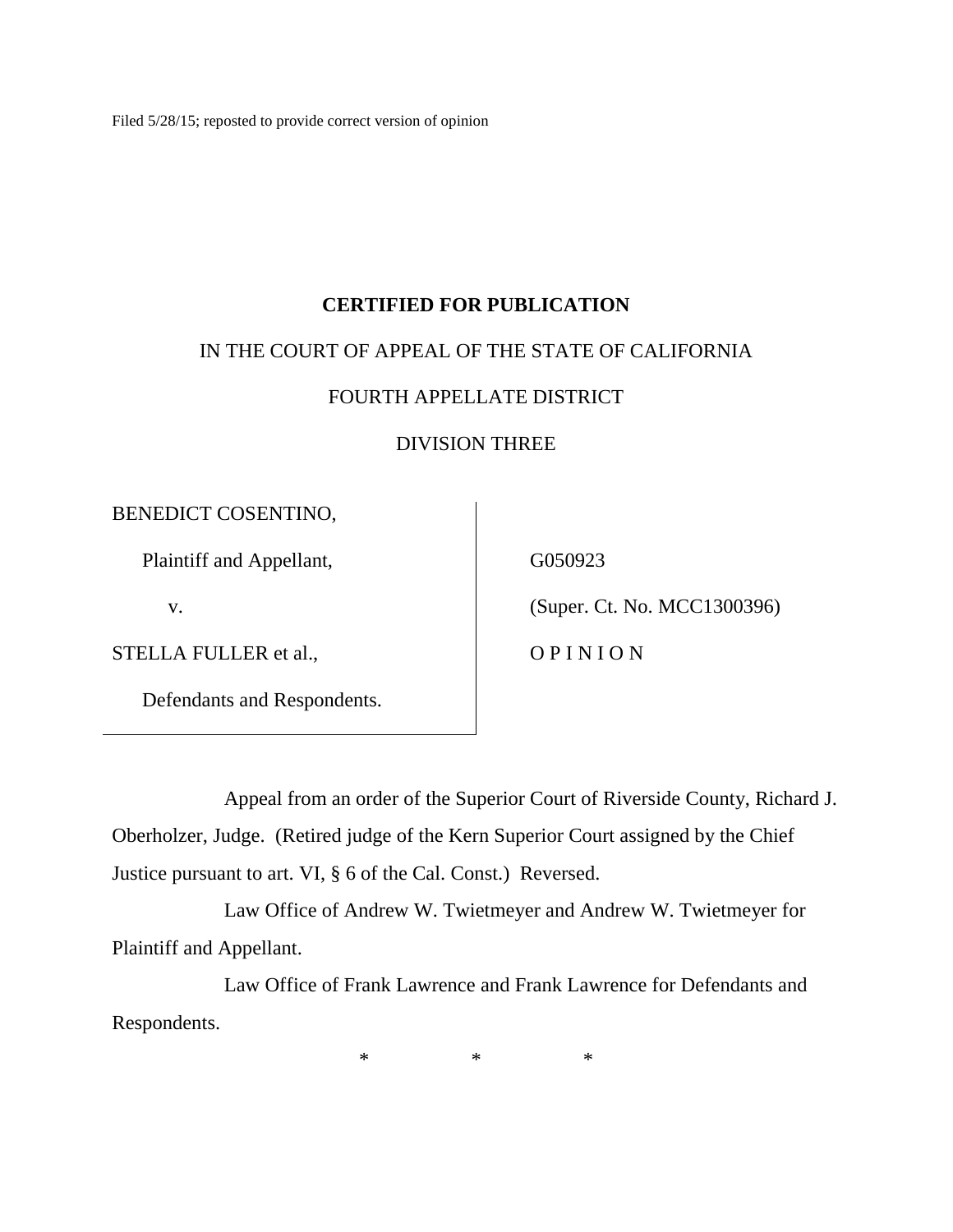Plaintiff and appellant Benedict Cosentino appeals from an order dismissing his claims against defendants and respondents Stella Fuller, John R. Magee, Jason P. Maldonado, William R. Ramos, and Robert B. Vargas (collectively, Defendants) based on the sovereign immunity afforded to Indian tribes and their officials. Cosentino was a table games dealer at an Indian tribal casino and Defendants were the five members of the tribe's gaming commission responsible for licensing individuals involved in the tribe's gaming activities and overseeing those activities.

Shortly after he began working at the casino, Cosentino observed ongoing criminal activity on the casino floor. Based on his observations, Cosentino became a confidential informant for the California Department of Justice and the information he provided led to several criminal convictions. Defendants later sought to learn what information Cosentino provided the Department of Justice, but he followed the Department's instructions not to divulge the information. When Cosentino declined to disclose the information, Defendants revoked his gaming license and the casino terminated his employment because he could not work at the casino without a valid license.

Cosentino brought this action against Defendants, claiming they revoked his gaming license without cause and in retaliation for acting as an informant. Defendants specially appeared to make a motion to quash and dismiss, arguing sovereign immunity deprived the court of subject matter jurisdiction because Cosentino based all of his claims on Defendants' official actions as members of the tribe's gaming commission. The trial court agreed and granted the motion.

We reverse. For sovereign immunity to apply, the claims against tribal officials must be based on actions the officials took in their official capacity *and* within the scope of their official authority. An official's actions that exceed the scope of his or her authority are not protected. Although the parties do not dispute that as members of the tribe's gaming commission Defendants had the authority to revoke a gaming license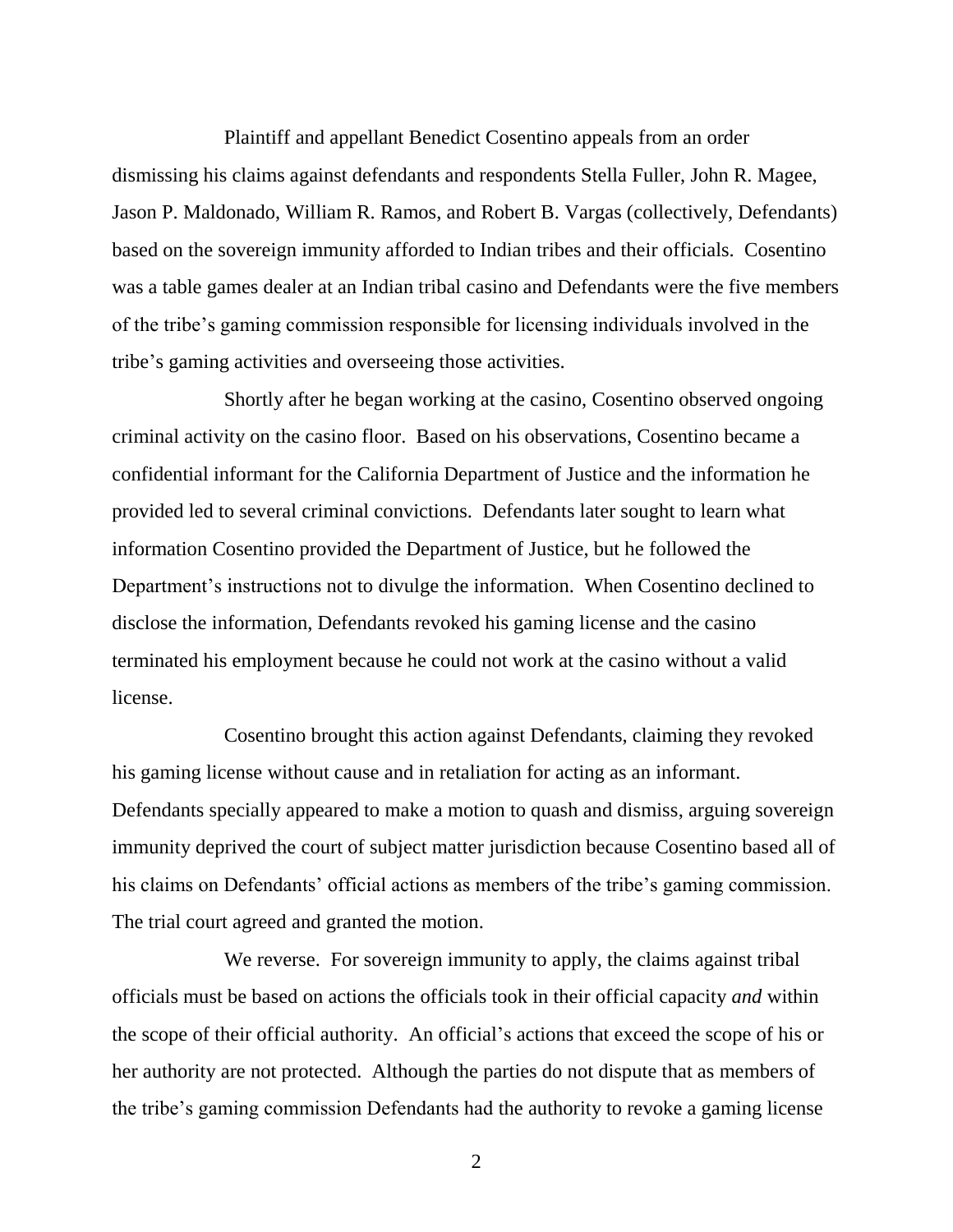if they received reliable information the licensee no longer satisfied the requirements for obtaining a license or had engaged in conduct that reflected poorly upon the tribe or its gaming activities, the record lacks evidence showing Defendants received any such information about Cosentino or an explanation of why they revoked his gaming license. Cosentino, however, presented evidence supporting his claim Defendants exceeded the scope of their authority by revoking his license without cause and in retaliation against him. Sovereign immunity prevents us from inquiring into the reliability of information Defendants may have relied upon in revoking Cosentino's license or any other errors they may have made, but it does not prevent inquiry into whether Defendants exceeded their authority by using their official position to intentionally harm Cosentino.

#### I

### FACTS AND PROCEDURAL HISTORY

The Pechanga Band of Luiseño Mission Indians (Pechanga Band) is a sovereign Indian tribe recognized by the United States of America. It owns and operates the Pechanga Resort and Casino (Pechanga Casino) as an Indian gaming casino. The Pechanga Gaming Commission (Gaming Commission) is a five-member elected body of the Pechanga Band responsible for overseeing and monitoring all gaming activities on tribal land, including the licensing of certain employees directly involved in gaming activities. Defendants were the five Gaming Commission members during the relevant time period.

In April 2007, the Gaming Commission issued Cosentino a Class A gaming license to work as a table games dealer at the Pechanga Casino. Within his first few months, Cosentino witnessed several instances of criminal misconduct on the casino floor. He reported his observations to his licensing agent, who referred him to McKinney Investigations, LLC, a firm the Pechanga Band had hired to investigate criminal corruption at the Pechanga Casino. The private investigators asked Cosentino if he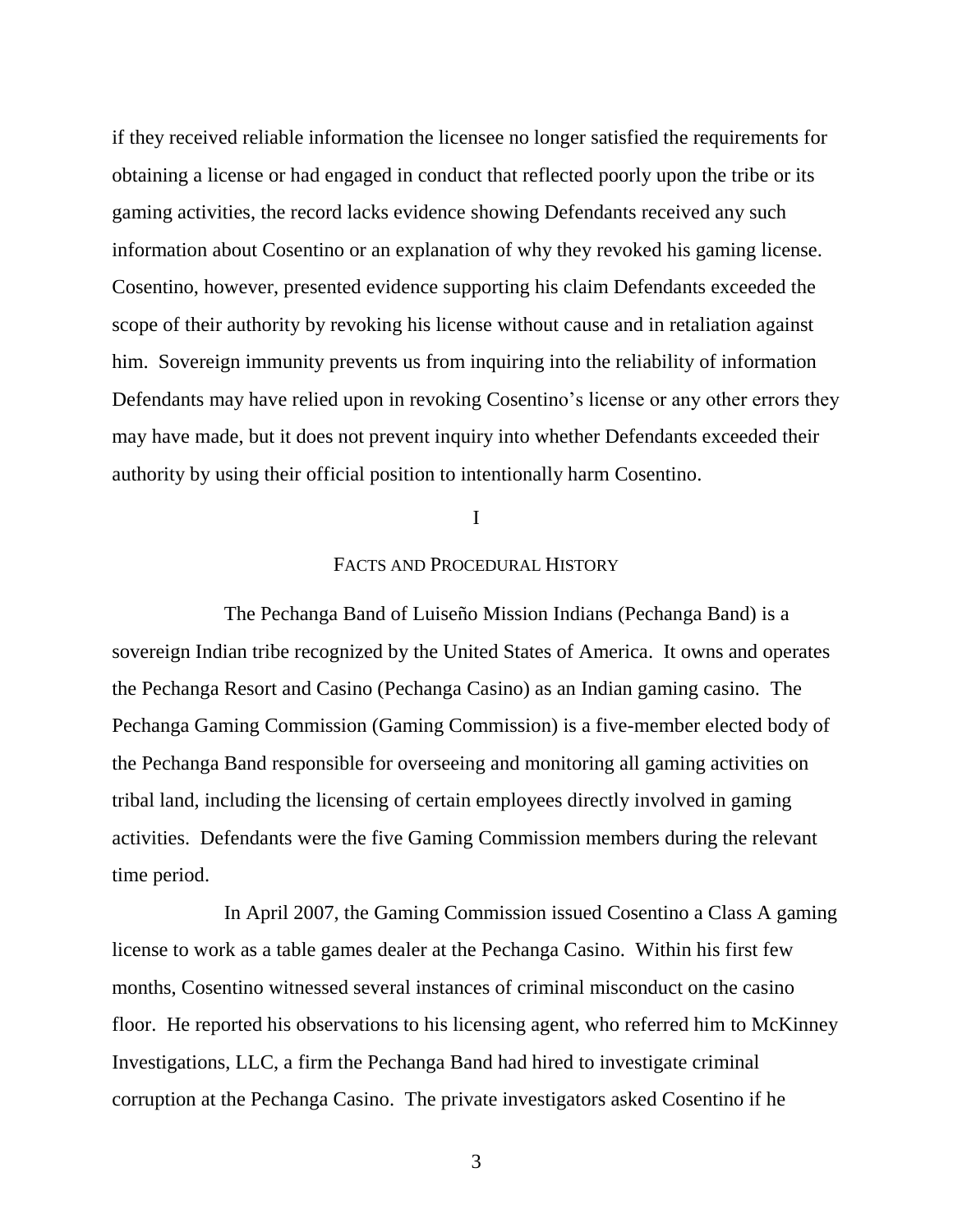would work with the California Department of Justice as a confidential informant. Cosentino agreed to do so and the information he shared with the Department of Justice led to several criminal convictions.

In March 2011, the Gaming Commission e-mailed the Pechanga Casino director of table games to request a private meeting with Cosentino at 11:00 a.m. on April 1, 2011. The Gaming Commission did not contact Cosentino directly to request a meeting and the director of table games did not forward the request to Cosentino. His April 1 shift originally was scheduled to start at 12:00 noon, but the day before Cosentino's supervisor switched his start time to 10:00 a.m. without informing Cosentino of his 11:00 a.m. meeting with the Gaming Commission. Cosentino timely reported to work for his April 1 shift. At approximately 11:30 a.m., Cosentino was told to report to the office, where a secretary told Cosentino he missed his scheduled meeting with the Gaming Commission at 11:00 a.m. A shift supervisor then told Cosentino the Pechanga Casino was suspending him pending an investigation and he was escorted from the building.

In mid-April, 2011, the Gaming Commission sent Cosentino a letter stating it had suspended his license with the intent to revoke it, and he had a right to a hearing on the suspension and possible revocation. Cosentino did not receive this letter because the Gaming Commission mailed it to Cosentino's former address, although Cosentino had provided and received mail at his current address from the Pechanga Casino.

In early May, 2011, Cosentino phoned Ramos to ask if he had been fired from his job at the Pechanga Casino. Ramos told Cosentino he had not been fired, and the Gaming Commission merely wanted to meet with him. During this conversation, Ramos did not tell Cosentino he and the other members of the Gaming Commission had suspended Cosentino's license. Ramos put Cosentino in contact with the Gaming Commission secretary to arrange a meeting. The secretary scheduled a meeting and informed Cosentino she had a letter for him from the Gaming Commission. When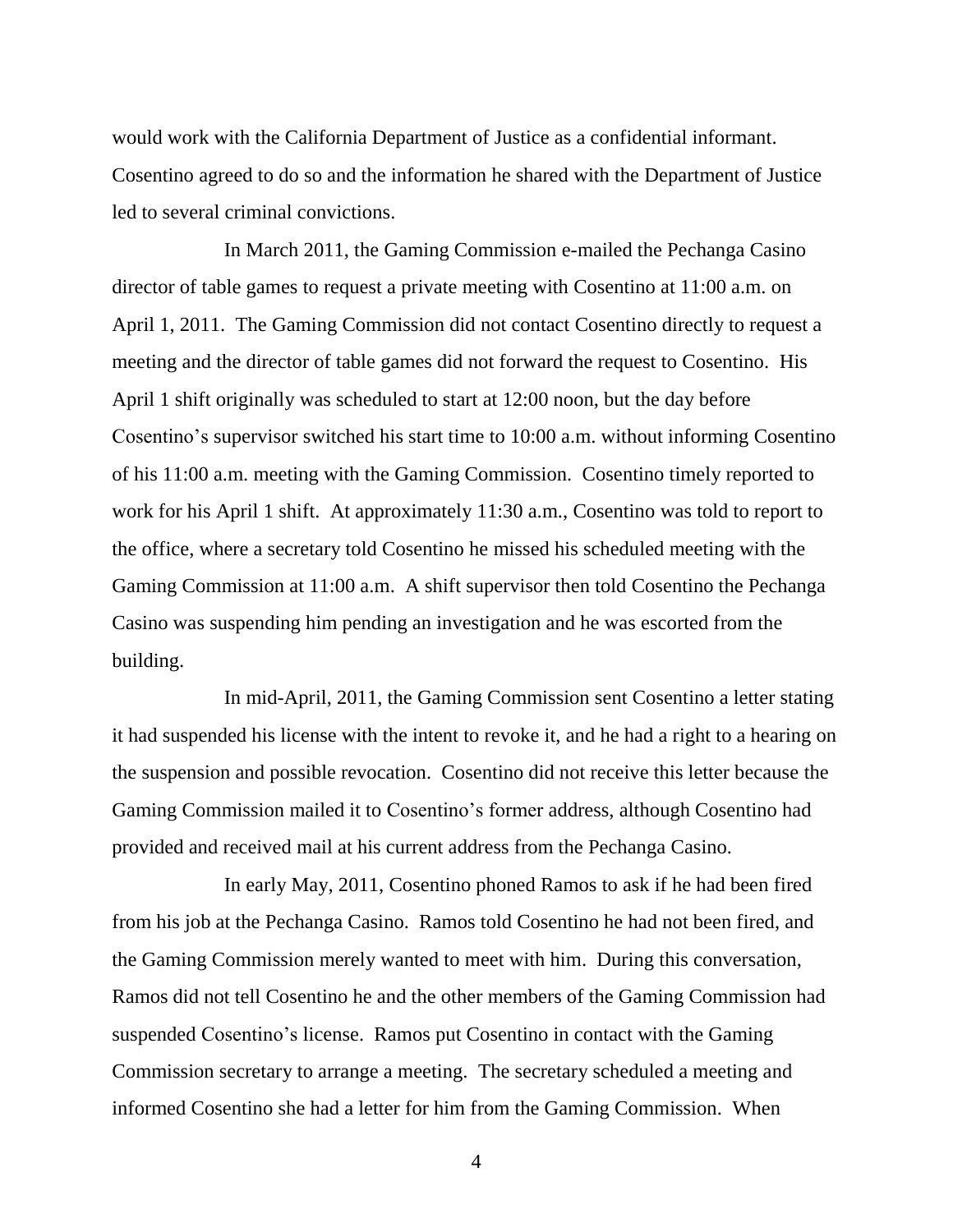Cosentino arrived at the Gaming Commission's office to pick up the letter, the secretary gave him a copy of the April letter sent to his old address, and Cosentino learned for the first time that his license had been suspended.

Cosentino met with the five Defendants at the Gaming Commission's offices in mid-May 2011. When he arrived for the meeting, the Gaming Commission's secretary gave him a letter dated May 4, 2011. The letter stated he had requested the meeting as a hearing on his license suspension, although Ramos arranged the meeting and told Cosentino Defendants just wanted to talk to him. Cosentino was anxious about the meeting because Fuller recently joined the Gaming Commission, and the California Department of Justice had informed him members of Fuller's family may have been involved in some on the cases on which Cosentino had provided information.

Cosentino nonetheless met with the five Defendants privately and asked them if he had been fired from his job at the Pechanga Casino. Defendants responded he had not, and that ended their discussion about Cosentino's license and his job. Instead, Defendants proceeded to pressure him for over an hour to disclose the information he gave to McKinney Investigations and the Department of Justice. Fuller appeared agitated throughout the meeting and at one point yelled at Cosentino. As Fuller left the room when the meeting ended, she told Cosentino the Gaming Commission would notify him of its decision. Cosentino asked Fuller which decision she was talking about, and she responded the decision on whether to revoke his gaming license.

A few days later, Ramos phoned to pressure Cosentino to resign his position at the Pechanga Casino, and warned the Gaming Commission would revoke Cosentino's gaming license if he did not resign. Ramos also explained that Cosentino would not be able to get a job at any other casino if his license was revoked. When Cosentino asked why the Gaming Commission was going to suspend his license, Ramos responded the reasons were "'personal'" and he could not share them with Cosentino. Cosentino refused to resign and a few days later he received a notice from the Pechanga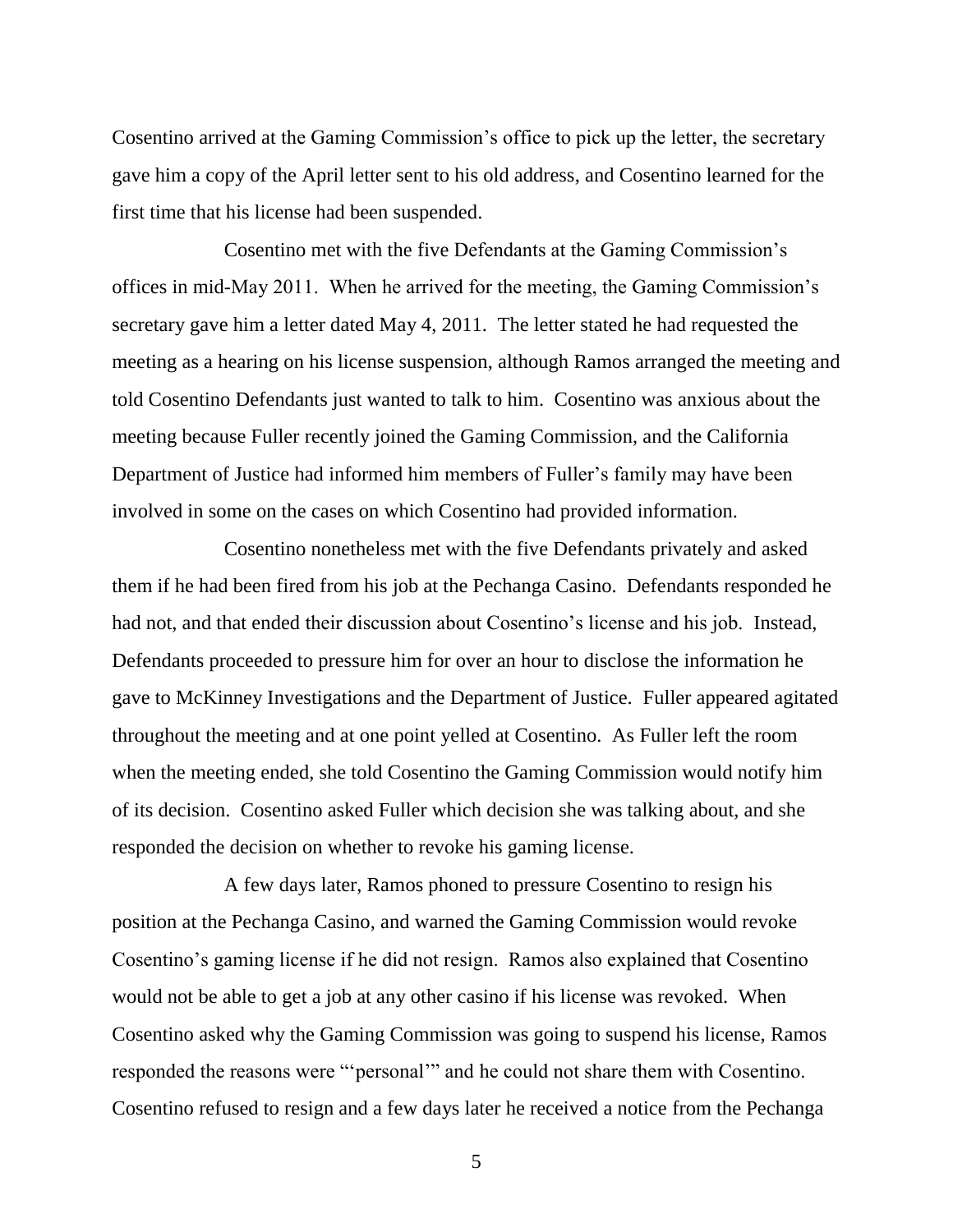Casino explaining his employment had been involuntarily terminated. A week later, Cosentino received a letter from the Gaming Commission revoking his license.

In December 2011, the Pechanga Band Tribal Council arranged a meeting with Cosentino to discuss his experience at the Pechanga Casino and with the Gaming Commission. Cosentino met privately with the council and shared the foregoing events. The council apologized to Cosentino and thanked him for helping the Department of Justice.

In March 2012, the Pechanga Band Tribal Council called a meeting of the tribe's general membership to hear McKinney Investigations discuss its investigation into criminal activity at the Pechanga Casino. Without disclosing Cosentino's identity, McKinney Investigations described his role as a confidential informant in the investigation and his mistreatment by the Gaming Commission. When the presentation was over, Fuller addressed the general membership and identified Cosentino as the confidential informant. A few days later, Fuller resigned from the Gaming Commission under pressure from the Pechanga Band Tribal Council.

After Fuller's resignation, the Pechanga Band's general counsel arranged a meeting with Cosentino. Counsel provided Cosentino with a letter from the Gaming Commission explaining it had reconsidered its decision and Cosentino's "Gaming License status with the Pechanga Gaming Commission is no longer considered to be revoked." Despite this letter, Cosentino has been unable to obtain employment at any Indian casino because he must disclose that his license previously had been revoked.

In March 2013, Cosentino filed this action against Defendants, alleging claims for (1) intentional interference with prospective economic advantage; (2) negligent interference with prospective economic advantage; (3) intentional interference with the right to pursue a lawful occupation; (4) violation of Civil Code section 52.1; (5) intentional infliction of emotional distress; and (6) negligent infliction of emotional distress. Cosentino alleges Defendants unlawfully retaliated against him for serving as a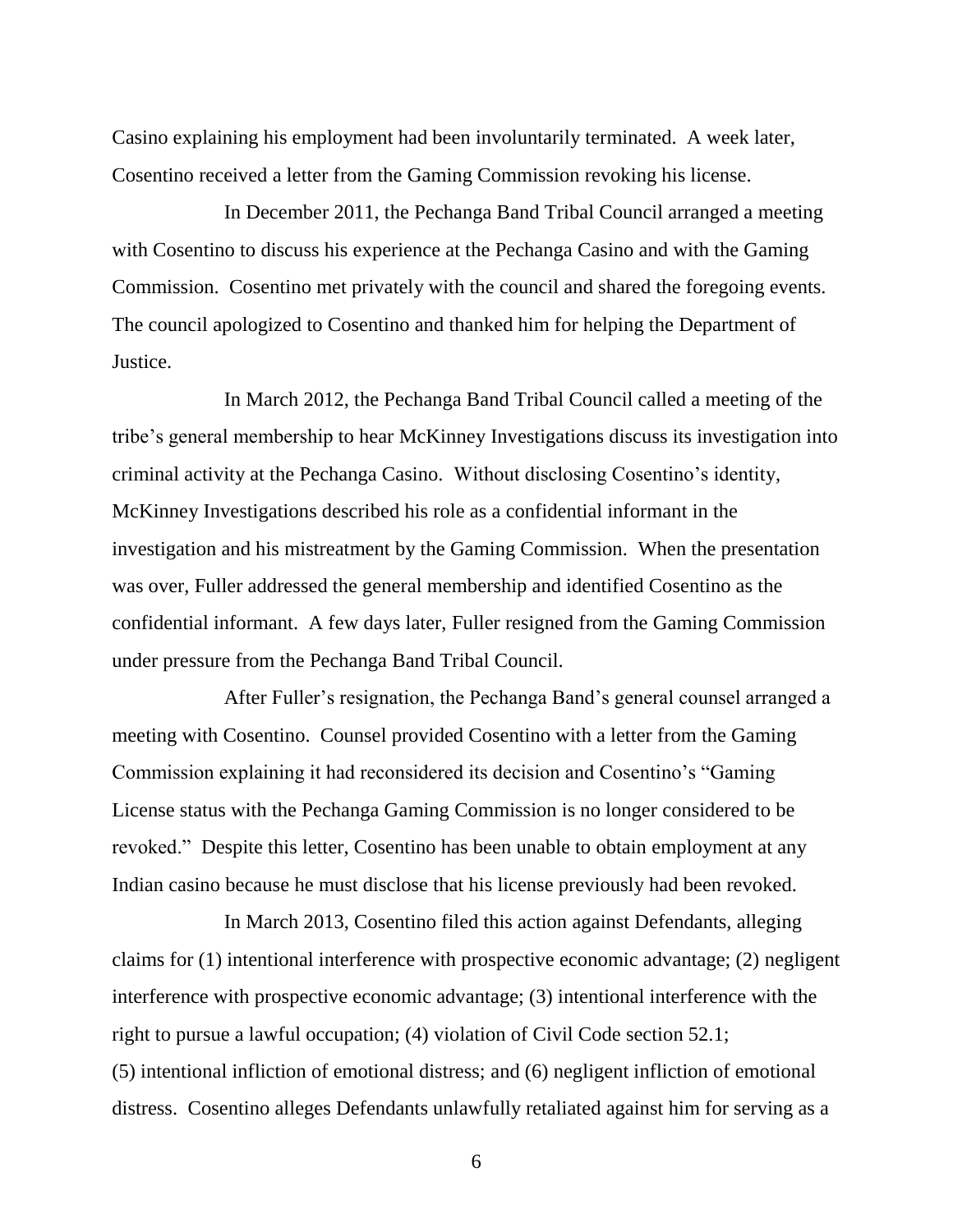confidential informant by suspending and then revoking his gaming license without explanation or cause. Defendants specially appeared and moved to quash service of summons and dismiss the complaint based on sovereign immunity. In opposition, Cosentino presented evidence supporting the allegations in his complaint. Defendants submitted no evidence rebutting Cosentino's claims. Instead, Defendants argued they were immune from suit and liability because Cosentino sued them based on actions they took in their official capacity as members of the Gaming Commission. The trial court granted the motion, finding Cosentino sued Defendants for improperly revoking his gaming license without identifying any reason. Cosentino timely appealed.1

#### II

#### **DISCUSSION**

### A. *Legal Background*

 $\overline{a}$ 

### 1. Indian Gaming

"Indian tribes have the exclusive right to regulate gaming activity on Indian lands if the gaming activity is not specifically prohibited by Federal law and is conducted within a State which does not, as a matter of criminal law and public policy, prohibit such gaming activity." (25 U.S.C. § 2701(5).) Congress enacted the Indian Gaming Regulatory Act (25 U.S.C. § 2701 et seq.; IGRA) "to provide a statutory basis for the regulation of gaming by an Indian tribe adequate to shield it from organized crime and other corrupting influences, to ensure that the Indian tribe is the primary beneficiary of

<sup>&</sup>lt;sup>1</sup> Cosentino did not name the Gaming Commission or the Pechanga Band as defendants in this action because the Tribal-State Compact requires arbitration of any claims against the Pechanga Band. The Gaming Commission and the Pechanga Band refused to arbitrate Cosentino's claims and he filed a petition in federal court to compel arbitration. The U.S. District Court denied his petition, and Cosentino's appeal from that decision is pending in the Ninth Circuit Court of Appeals.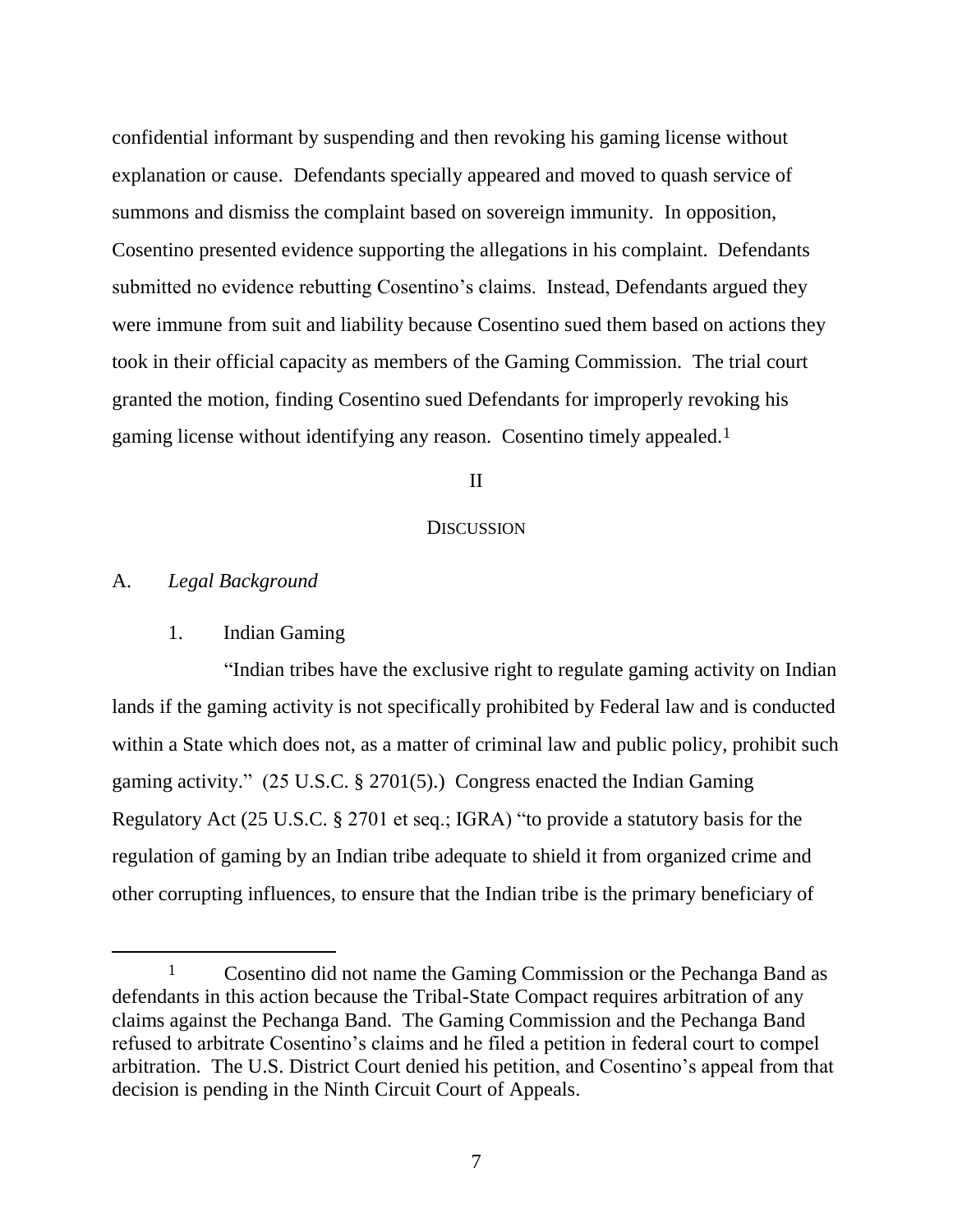the gaming operation, and to assure that gaming is conducted fairly and honestly by both the operator and players."  $(25 \text{ U.S.C. } §2702(2))$ .

The IGRA authorizes three categories or classes of Indian gaming on tribal lands: class I, which includes social, traditional, and ceremonial games; class II, which includes bingo and certain limited types of card games; and class III, which includes all other forms of gaming. (25 U.S.C. § 2703(6)-(8).) A tribe may conduct class III gaming activities if it (1) adopts a gaming ordinance that regulates all gaming activities on tribal lands consistent with the standards established by the IGRA and the Chairman of the National Indian Gaming Commission approves the ordinance; and (2) enters into a tribal-state compact agreeing to conduct all gaming activities according to the terms and conditions negotiated between the tribe and the state where the tribe's lands are located.  $(25 \text{ U.S.C.} \S 2710(d)(1))$ . To satisfy these requirements, the Pechanga Band adopted the "Pechanga Gaming Act of 1992" (Pechanga Ordinance) and entered into the "Tribal-State Compact Between the State of California and the Pechanga Band of Luiseño Mission Indians" (Tribal-State Compact).2 The Pechanga Band also formed the Gaming Commission to carry out its regulatory responsibilities under the IGRA. (See Tribal-State Compact at §§ 2.20, 6.4.1; Pechanga Ordinance at § 4.)

The IGRA requires a tribe's gaming ordinance to establish a licensing system for all "primary management officials and key employees of the gaming enterprise." The system must (1) require a background investigation before any individual may be licensed as a management official or key employee; (2) ensure that all licensed individuals are monitored on an ongoing basis; and (3) establish "a standard whereby any person whose prior activities, criminal record, if any, or reputation, habits and associations pose a threat to the public interest or to the effective regulation of

<sup>&</sup>lt;sup>2</sup> We grant Cosentino's request to judicially notice the Tribal-State Compact and an amendment thereto. (Evid. Code, § 452, subds. (a), (c), (d); see *Big Valley Band of Pomo Indians v. Superior Court* (2005) 133 Cal.App.4th 1185, 1192.)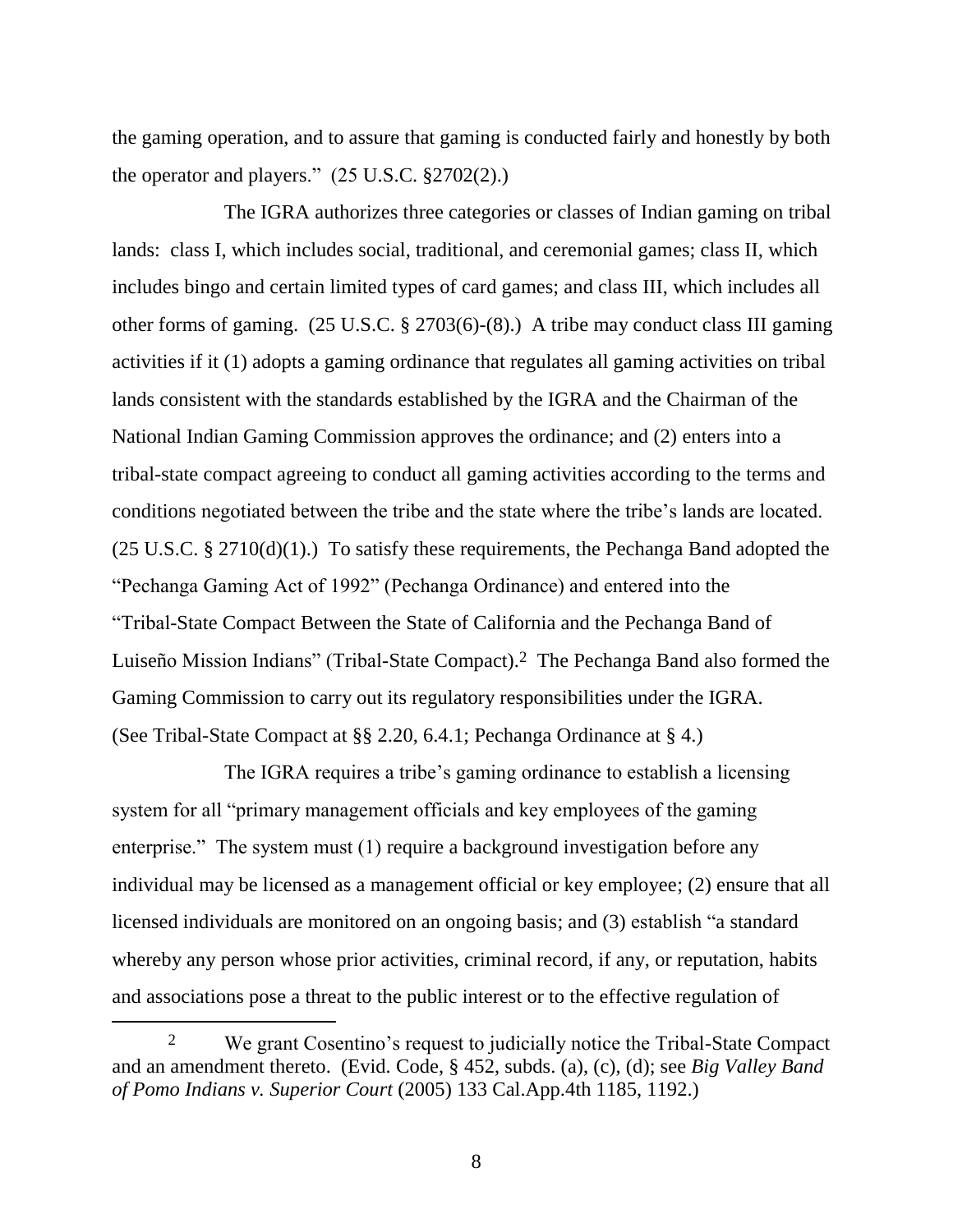gaming, or create or enhance the dangers of unsuitable, unfair, or illegal practices and methods and activities in the conduct of gaming shall not be eligible for employment."  $(25 \text{ U.S.C.} \S 2710(b)(2)(F) \& (d)(1)(A)(ii))$ . Consistent with these requirements, the Tribal-State Compact and the Pechanga Ordinance require all key employees, including table game dealers like Cosentino, to obtain a gaming license from the Gaming Commission after the employees undergo a background check. (Tribal-State Compact at §§ 6.4.1, 6.4.4, 6.4.8, 6.5; Pechanga Ordinance at § 10.)

A person is eligible for a gaming license if employing the person does not "pose[] a threat to the public interest or to the effective regulation of gaming, [and does not] create[] or enhance[] dangers of unsuitable, unfair, or illegal practices and methods and activities in the conduct of gaming."<sup>3</sup> (Pechanga Gaming Ordinance at  $\S 10(m)$ .) All persons holding gaming licenses must "conduct themselves with honesty, integrity, and with such decorum and manners as may be necessary to reflect positively on the [Pechanga] Band, its members and the Gaming Activities involved." (*Id*. at § 10(j).) A tribal gaming license must be renewed at least every two years. (Tribal-State Compact at §§ 6.4.4, 6.5.2; Pechanga Ordinance at § 10(f).)

The Gaming Commission must suspend a gaming license if it receives reliable information the licensee no longer satisfies the standards for obtaining a license. The Gaming Commission must provide the licensee with written notice of the suspension

<sup>3</sup> The Tribal-State Compact provides a person is not eligible to receive a gaming license unless the Gaming Commission determines the person is "(a) A person of good character, honesty, and integrity. [¶] (b) A person whose prior activities, criminal record (if any), reputation, habits, and associations do not pose a threat to the public interest or to the effective regulation and control of gambling, or create or enhance the dangers of unsuitable, unfair, or illegal practices, methods, or activities in the conduct of gambling, or in the carrying on of the business and financial arrangements incidental thereto. [¶] (c) A person who is in all other respects qualified to be licensed as provided in this Gaming Compact, IGRA, the Tribal Gaming Ordinance, and any other criteria adopted by the Tribal Gaming Agency or the Tribe." (Tribal-State Compact at § 6.4.3.)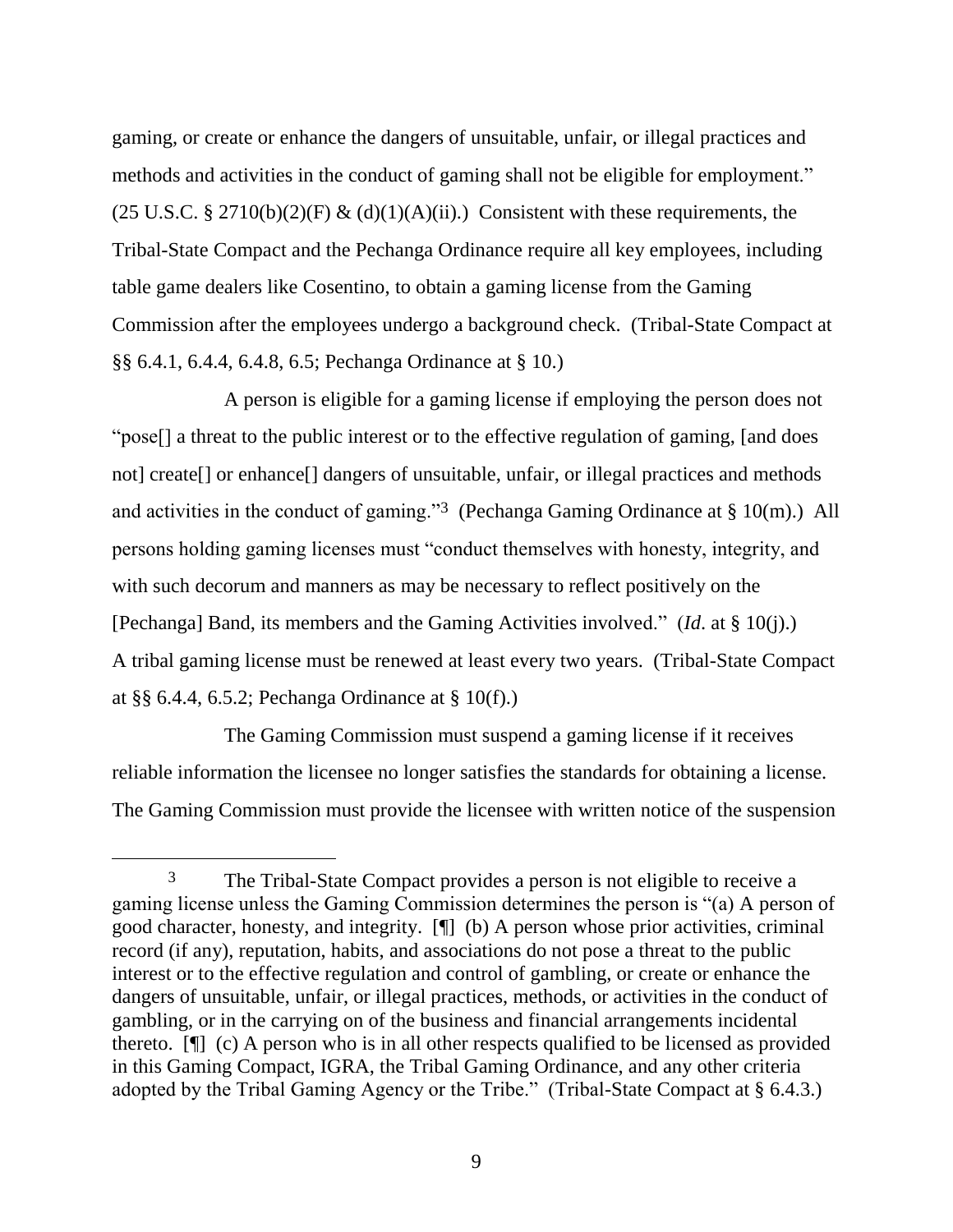and the possible revocation of the license, and the licensee may request a hearing on whether he or she continues to satisfy the standards for obtaining a gaming license. After the hearing, the Gaming Commission must determine whether to revoke or reinstate the license. (Tribal-State Compact at § 6.5.5; Pechanga Ordinance at § 10(p).)

### 2. Sovereign Immunity for Indian Tribes and Their Officials

"The federal government has 'plenary and exclusive power' to deal with Indian tribes." (*Trudgeon v. Fantasy Springs Casino* (1999) 71 Cal.App.4th 632, 635 (*Trudgeon*).) Under Public Law 280 (18 U.S.C. § 1162, 28 U.S.C. § 1360, 25 U.S.C. §§ 1321-1326), Congress has extended to California and five other states "jurisdiction over civil causes of action . . . to which Indians are parties which arise in the areas of Indian country" in those states, and further that the "civil laws of such State that are of general application to private persons or private property shall have the same force and effect within such Indian country as they have elsewhere within the State." (28 U.S.C. § 1360(a).) Sovereign immunity, however, may limit the reach of state law, including state tort law.

"Under federal law, an Indian tribe is a sovereign authority and, as such, has tribal sovereign immunity, not only from liability, but also from suit. [Citations.] Pursuant to tribal sovereign immunity principles, an Indian tribe is subject to suit only where Congress has so authorized or where the Tribe has waived its immunity by consenting to suit. [Citation.] Absent such authorization or consent, the courts do not have subject matter jurisdiction over suits against a tribe. [Citation.]" (*Lawrence v. Barona Valley Ranch Resort & Casino* (2007) 153 Cal.App.4th 1364, 1368 (*Lawrence*); see *Warburton/Buttner v. Superior Court* (2002) 103 Cal.App.4th 1170, 1182 (*Warburton*).) "'[S]overeign immunity is not a discretionary doctrine that may be applied as a remedy depending on the equities of a given situation. [Citation.]' [Citations.] Rather, it presents a pure jurisdictional question." (*Warburton*, at p. 1182.)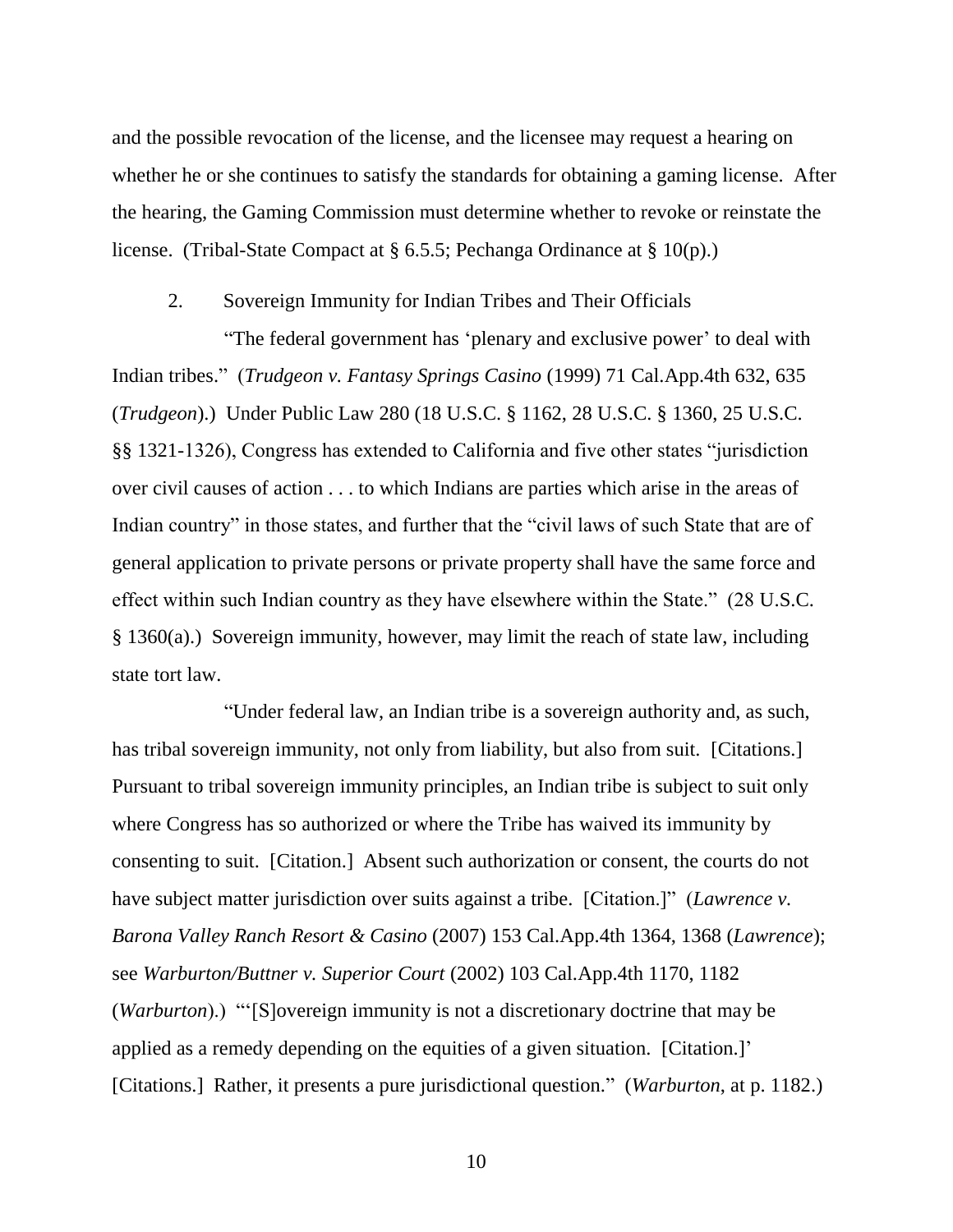"Although Indian tribes enjoy broad sovereign immunity from lawsuits, the immunity of Indian tribal officials . . . is more limited." (*Boisclair v. Superior Court* (1990) 51 Cal.3d 1140, 1157 (*Boisclair*).) When tribal officials "act 'in their official capacity and within their scope of authority,'" they are protected by sovereign immunity because their acts are the acts of the sovereign. (*Turner v. Martire* (2000) 82 Cal.App.4th 1042, 1046 (*Turner*); see *Boisclair*, at p. 1157; *Larson v. Domestic & Foreign Commerce Corp.* (1949) 337 U.S. 682, 695 (*Larson*).) On the other hand, when "an officer of a sovereign acts beyond his or her delegated authority, his or her actions 'are considered individual and not sovereign actions. The officer is not doing the business which the sovereign has empowered him to do or he is doing it in a way which the sovereign has forbidden,'" and therefore sovereign immunity does not apply. (*Turner*, at p. 1055; see *Trudgeon*, *supra*, 71 Cal.App.4th at p. 644; *Larson*, at p. 689.)

An official's commission of a tort is not per se an act in excess of authority, and therefore is not necessarily exempt from immunity. "'[I]f the actions of an officer do not conflict with the terms of his valid statutory authority, then they are actions of the sovereign, whether or not they are tortious under general law . . . . ' [Citation.]" (*Boisclair*, *supra*, 51 Cal.3d at p. 1157; see *Turner*, *supra*, 82 Cal.App.4th at p. 1055; *Trudgeon*, *supra*, 71 Cal.App.4th at p. 644; *Larson*, *supra*, 337 U.S. at p. 695.) Accordingly, to determine whether a tribal official is entitled to the protection of sovereign immunity for a tortious act, courts must determine whether the official (1) committed the act in his or her official capacity and (2) within the scope of his or her official authority. (*Boisclair*, at pp. 1157-1158; *Turner*, at p. 1046; *Great Western Casinos, Inc. v. Morongo Band of Mission Indians* (1999) 74 Cal.App.4th 1407, 1421 (*Great Western Casinos*); *Trudgeon*, at pp. 643-644.) "A tribal official also may forfeit immunity where he or she acts out of personal interest rather than for the benefit of the tribe." (*Turner*, at p. 1055.)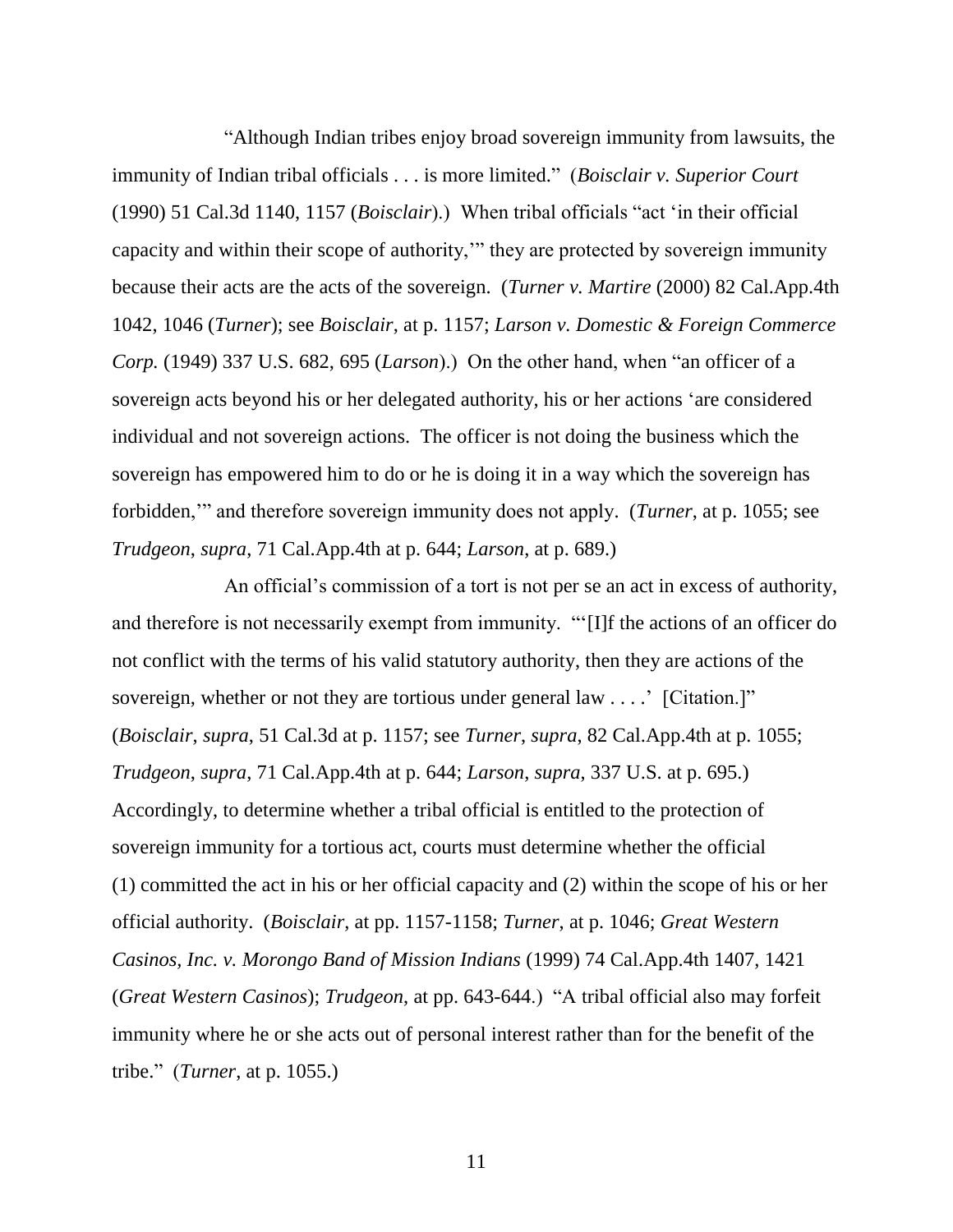Because sovereign immunity deprives a court of subject matter jurisdiction, California courts have authorized Indian tribes and their officials to specially appear and invoke their immunity from suit by using a "hybrid motion to quash/dismiss." (*Boisclair*, *supra*, 51 Cal.3d at p. 1144, fn. 1; *Great Western Casinos*, *supra*, 74 Cal.App.4th at p. 1417.) On such a motion, "'the plaintiff bears the burden of proving by a preponderance of evidence that jurisdiction exists.' [Citation.]" (*Lawrence*, *supra*, 153 Cal.App.4th at p. 1369.) "In the absence of conflicting extrinsic evidence relevant to the issue, the question of whether a court has subject matter jurisdiction over an action against an Indian tribe [and its officials] is a question of law subject to our de novo review." (*Ibid*.; *Warburton*, *supra*, 103 Cal.App.4th at p. 1180.)

## B. *The Trial Court Erroneously Concluded Defendants Are Immune From Liability for Cosentino's Claims*

Cosentino contends the trial court erred in applying sovereign immunity to dismiss his claims because he presented unrebutted evidence Defendants exceeded the scope of their authority as members of the Gaming Commission by revoking his gaming license without cause and in retaliation for serving as a confidential Department of Justice informant. We agree.

In *Turner*, the Court of Appeal elaborated on the showing required for dismissing a tort action against tribal officials on sovereign immunity grounds. The plaintiffs were labor union organizers who came to an Indian tribe's gaming casino to speak with employees, and the defendants were tribal law enforcement officers who confronted the plaintiffs and demanded to see their camera. When the plaintiffs refused, the defendants forced the plaintiffs to the ground, seized the camera, struck and kicked the plaintiffs, and used pepper spray on them. The defendants then exposed the camera's film, forced the plaintiffs into a trailer office, arrested the plaintiffs, and called the county sheriff to detain the plaintiffs without probable cause. The plaintiffs sued the defendants individually for assault, battery, false imprisonment, conversion, and civil rights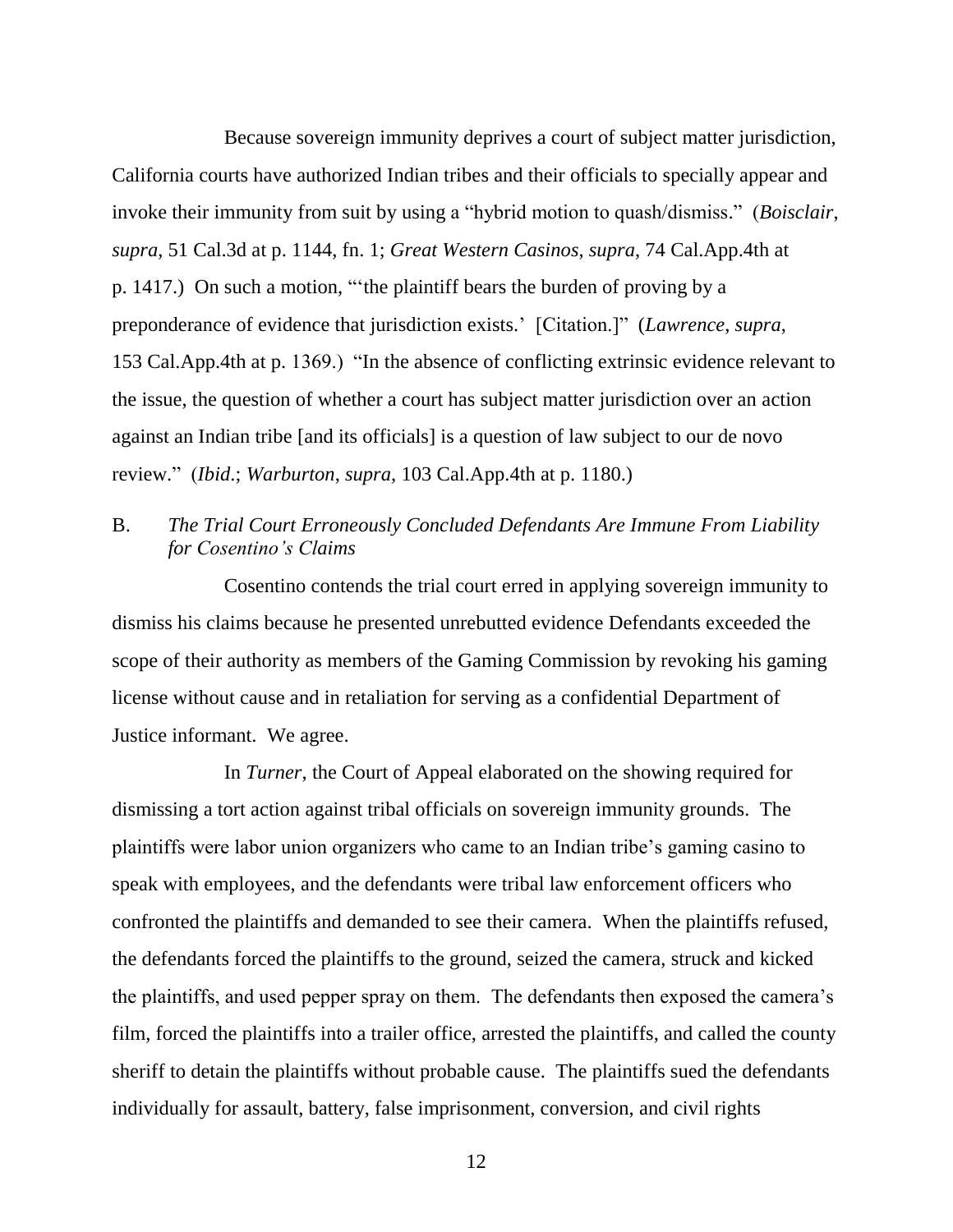violations, alleging the defendants assaulted and detained the plaintiffs because the defendants opposed the plaintiffs' efforts to inform the casino employees about their collective bargaining rights. The trial court found that tribal sovereign immunity deprived the court of personal and subject matter jurisdiction. The Court of Appeal reversed, concluding the record failed to establish the defendants qualified as tribal officials or acted within the scope of their official authority. (*Turner*, *supra*, 82 Cal.App.4th at pp. 1044-1045.)

The *Turner* court explained that extending sovereign immunity automatically to all individuals associated with an Indian tribe would contravene the purpose for sovereign immunity, and would contravene the basic tenet that individuals should be held accountable for their wrongful conduct. The purpose of extending sovereign immunity to individual officials is to encourage them to exercise their independent judgment for the tribe's benefit without fear of personal liability, and therefore immunity applies only to those officials who perform discretionary or policymaking functions that require the exercise of independent judgment for the tribe's benefit. (*Turner*, *supra*, 82 Cal.App.4th at pp. 1048-1049.) Nothing in the record showed the defendants exercised the sort of discretionary or policymaking authority that would justify applying sovereign immunity. (*Id*. at p. 1054.)

The *Turner* court further explained it could not conclude the defendants acted within the scope of their official authority as tribal law enforcement officers because the record lacked evidence showing the defendants were authorized to use force or detain visitors to the tribe's casino, the circumstances under which the defendants could use force to detain visitors, and that the plaintiffs' conduct justified the defendants in using force to detain them. Without evidence on each of these points, the defendants' bare assertion of sovereign immunity was overcome by the plaintiffs' allegations the defendants exceeded the scope of their authority by engaging in intentional brutality motivated by their personal opposition to the plaintiffs' efforts to inform casino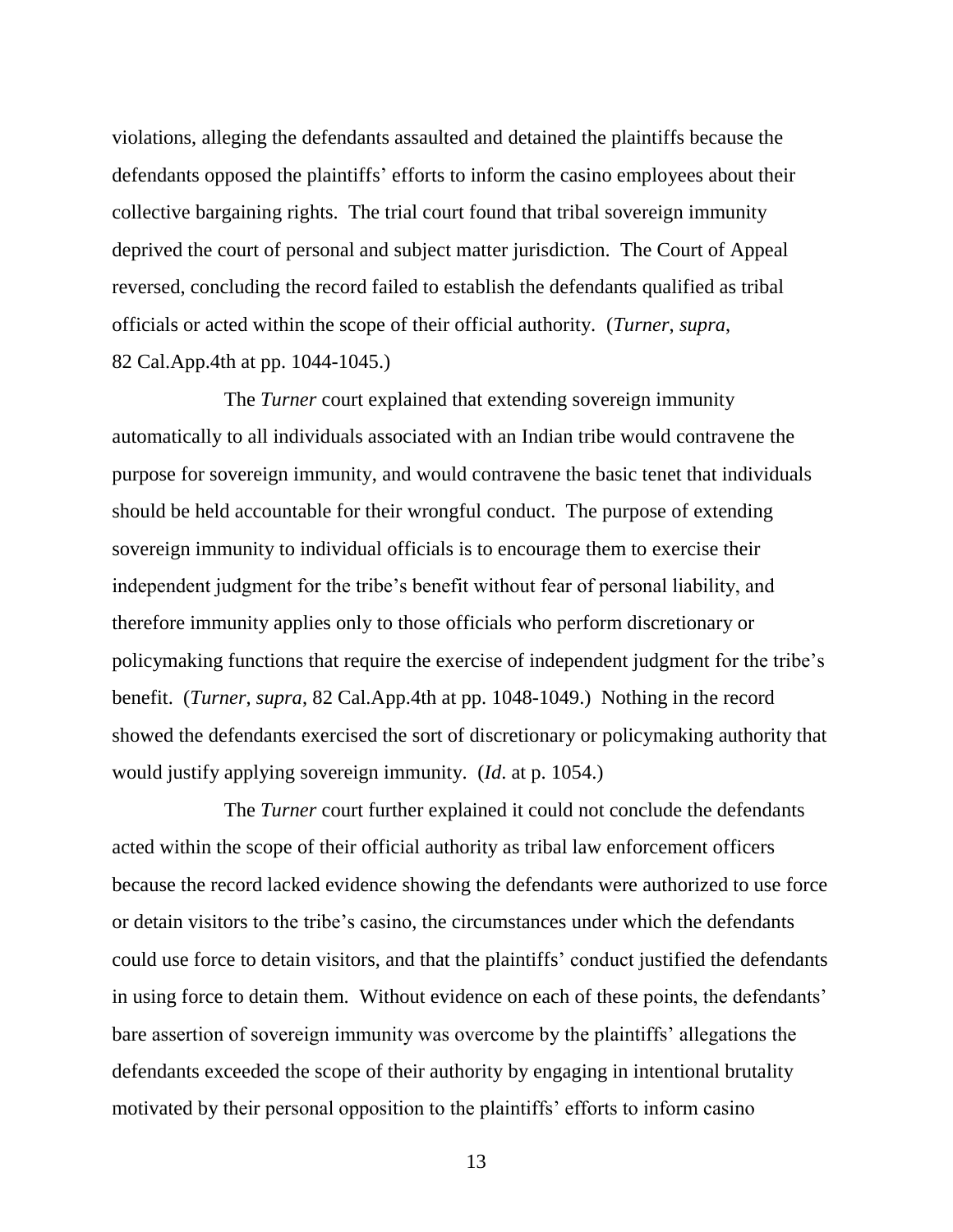employees about their collective bargaining rights. As the *Turner* court observed, a tribal official who acts out of personal interest rather than for the tribe's benefit forfeits the protections of sovereign immunity. (*Turner*, *supra*, 82 Cal.App.4th at p. 1055 [allegations in plaintiff's complaint "raises a factual issue whether defendants acted for the benefit of the Tribe or merely for personal reasons"].)

In *Boisclair*, the Supreme Court emphasized that sovereign immunity only applies to tribal officials when they act in their official capacity *and* within the scope of their official authority. (*Boisclair*, *supra*, 51 Cal.3d at p. 1157.) There, the plaintiff sued tribal officials for blocking the only road providing access to a granite mine the plaintiff operated on property adjacent to the tribe's reservation. The trial court denied the tribal officials' motion to dismiss the action based on sovereign immunity. (*Id*. at pp. 1145-1146.) The *Boisclair* court denied the officials' petition for writ of mandate because the record lacked evidence showing whether the officials' alleged actions in blocking the road fell within the scope of their authority. The Supreme Court explained any tribal official action to block the plaintiff's access that occurred where the road crossed tribal property would come within the scope of the officials' authority because the tribal officials had the power to control the boundaries to tribal property and to exclude those seeking access. But any tribal official action to block the plaintiff's access to the road outside of tribal property would exceed the officials' authority and therefore sovereign immunity would not protect the tribal officials because they lacked the authority to deny access to nontribal property. (*Id*. at pp. 1157-1158.) The *Boisclair* court remanded the matter for the trial court to determine the precise nature of the officials' actions. (*Id*. at pp. 1158-1159.)

Here, there is no dispute Defendants' positions as Gaming Commission members made them tribal officials for sovereign immunity purposes, and that they had the authority to suspend and revoke Cosentino's gaming license if they received reliable information he no longer satisfied the standards for obtaining a license or had conducted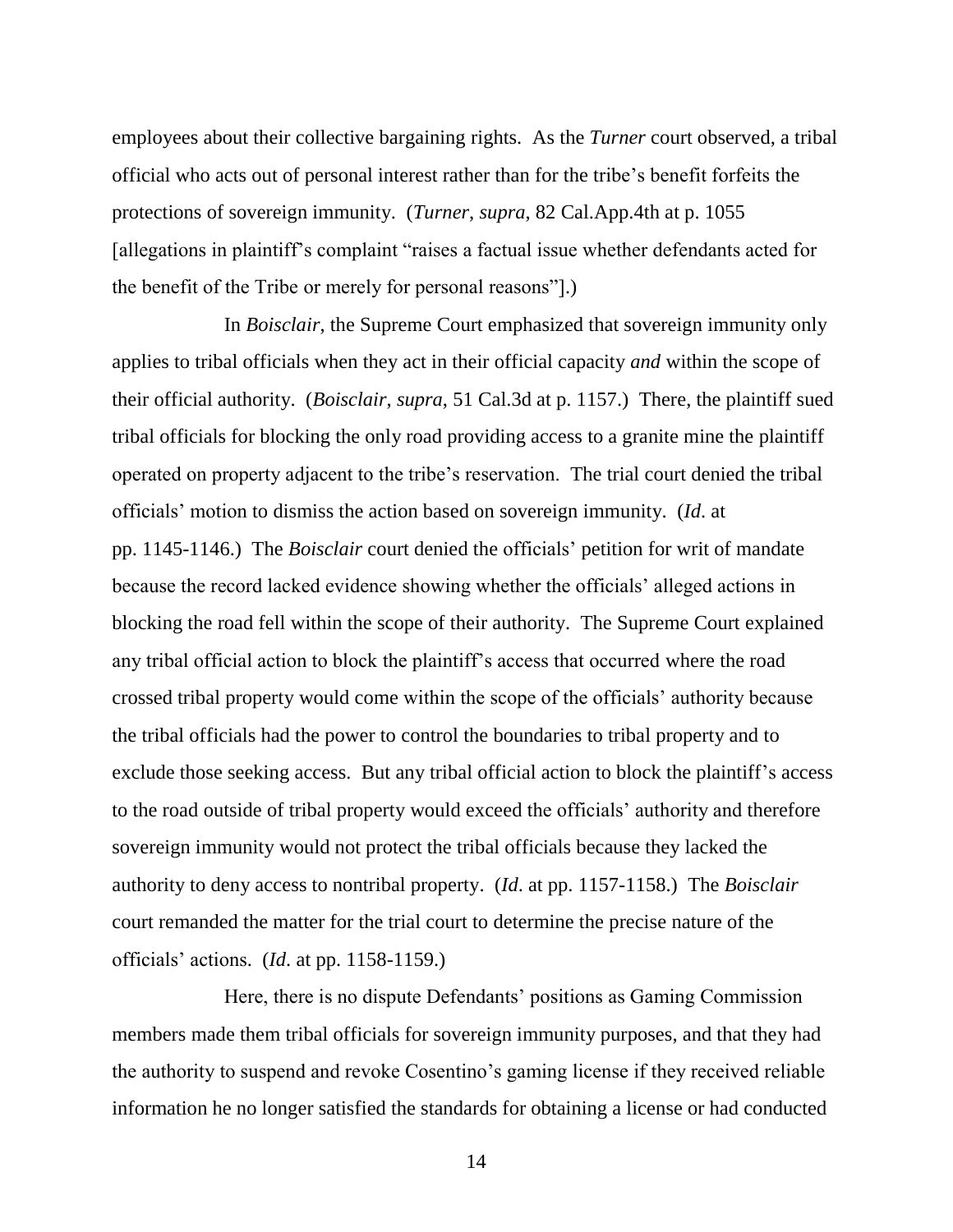himself in a manner that did not reflect positively on the Pechanga Band or its gaming activities. Nothing in the record, however, shows Cosentino no longer qualified for a gaming license or that he had engaged in any inappropriate conduct warranting suspension or revocation of his license. Moreover, Cosentino alleged and presented evidence showing Defendants exceeded their authority by revoking his license without cause and in retaliation for acting as a Department of Justice informant.

Specifically, Cosentino presented evidence that he served as a confidential informant and provided information that led to several criminal convictions for illegal activities at the Pechanga Casino. Defendants suspended his gaming license without notifying him after he failed to appear for a meeting with Defendants because his supervisor did not inform him of the meeting and did not provide another dealer to cover Cosentino's gaming table until well after the scheduled meeting. When Cosentino later met with Defendants to discuss his activities as an informant, they served him with a letter belatedly informing him the meeting was convened to determine whether they should revoke his license. Defendants nonetheless did not ask Cosentino about his license, but instead questioned him extensively about the information he gave to the Department of Justice. When Cosentino declined to answer some of their questions based on the Department's instructions not to divulge the information, Defendants revoked Cosentino's gaming license without identifying any reason for doing so. The revocation forced the Pechanga Casino to terminate his employment. Cosentino later asked Ramos why Defendants revoked his license and Ramos responded he could not say because the reasons were personal. After the Pechanga Band's Tribal Council forced Fuller to resign as a Gaming Commission member, the Commission informed Cosentino it no longer considered his license revoked, but it failed to restore his job.

In the face of this evidence, Defendants presented no evidence to rebut or deny Cosentino's claim they revoked his license in retaliation and without cause. Similarly, Defendants presented no evidence showing they received any information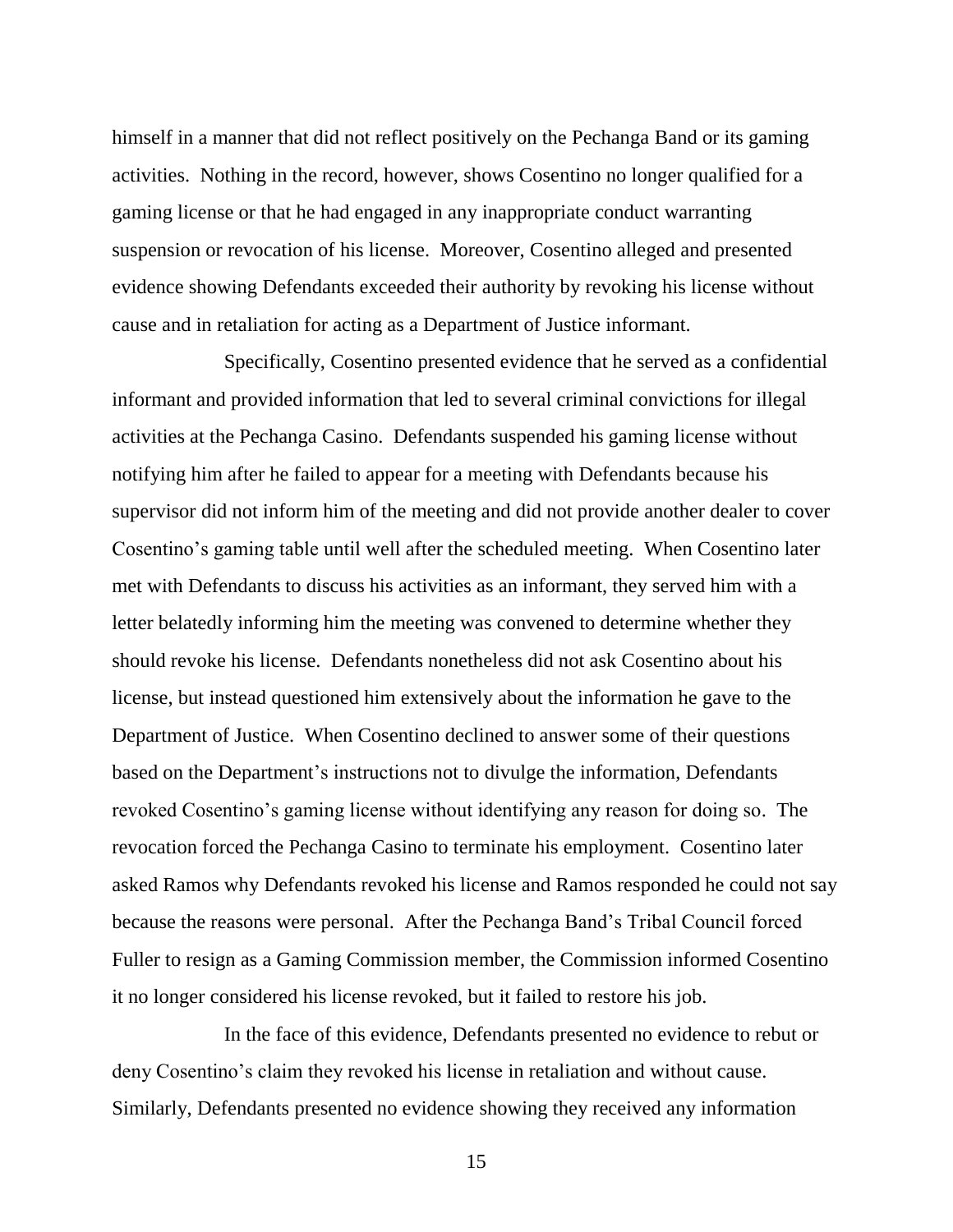about Cosentino's qualification to hold a gaming license or why they suspended and revoked his license. Defendants also failed to present any authority showing they had the power to revoke Cosentino's license without cause. Accordingly, as in *Turner*, Cosentino's allegations and evidence that Defendants exceeded their authority by revoking his license without cause defeat Defendants' claim of sovereign immunity. (*Turner*, *supra*, 82 Cal.App.4th at pp. 1054-1055.)

Defendants contend sovereign immunity applied because all of Cosentino's claims are based on the revocation of his license and Defendants indisputably had the authority as Gaming Commission members to revoke Cosentino's license. Defendants misconstrue the scope of sovereign immunity for tribal officials and the scope of their authority as Gaming Commission members.

Sovereign immunity is not absolute and does not apply every time a tribal official acts in his official capacity. For sovereign immunity to apply, the tribal official must not only act in his or her official capacity, the official also must act within the scope of his or her official authority. (*Boisclair*, *supra*, 51 Cal.3d at p. 1157; *Turner*, *supra*, 82 Cal.App.4th at p. 1046.) For example, in *Turner*, the inquiry was not simply whether the tribal law enforcement officers had the authority to use force and detain individuals; rather, the court also had to determine under what circumstances the officers could exercise any use of force or detention authority, and whether those circumstances existed. (*Turner*, at pp. 1054-1055.) Similarly, in *Boisclair*, the inquiry was not simply whether the tribal officials had the authority to deny access to tribal property by blocking an access road, but whether the tribal officials blocked the road on tribal property, where they had authority to do so, or on nontribal property, which would exceed their authority. (*Boisclair*, at pp. 1157-1158.) Accordingly, our inquiry here is not limited to whether Defendants had the authority to revoke Cosentino's gaming license, but also includes the circumstances under which Defendants may exercise their authority and whether those circumstances existed.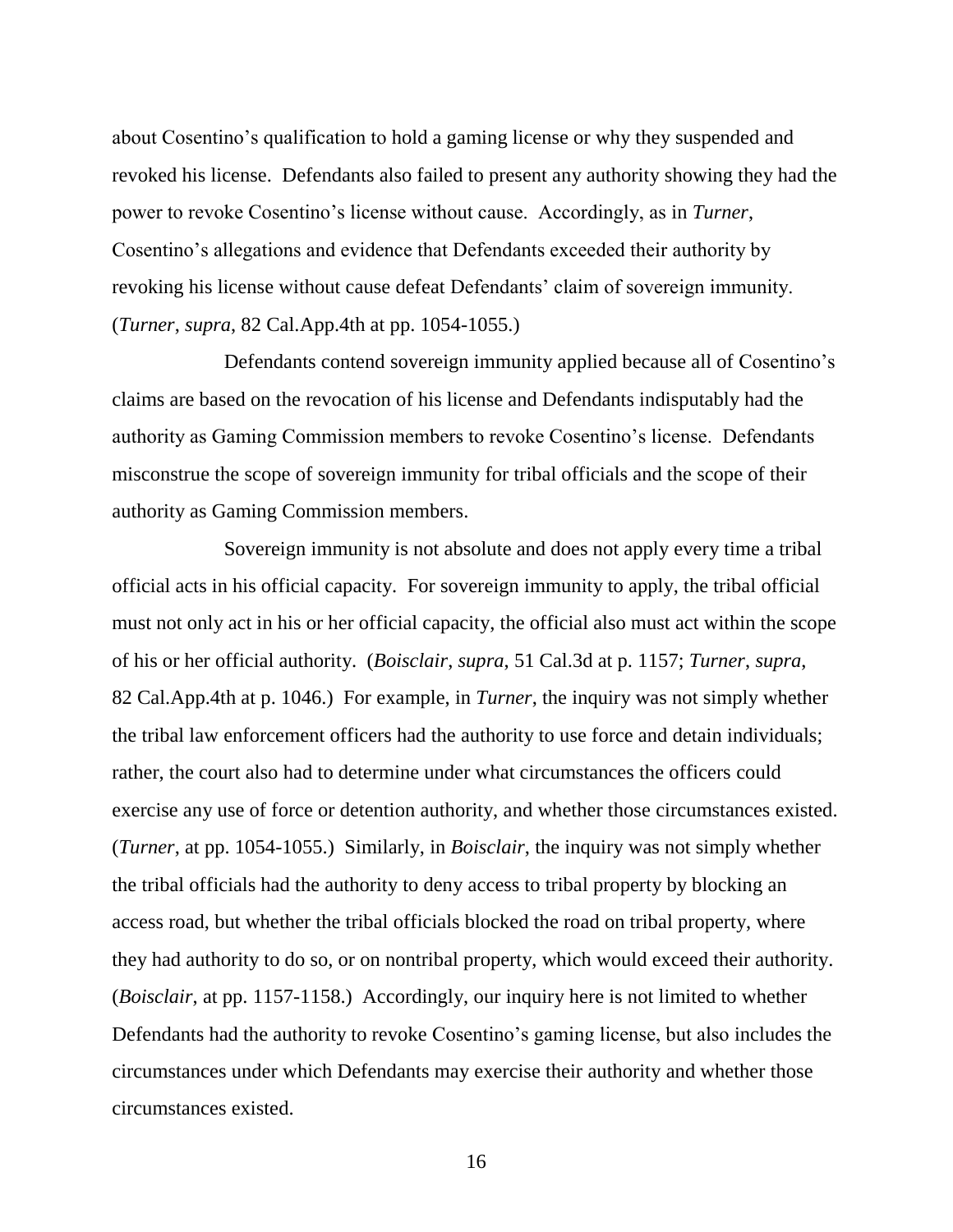The IGRA, the Tribal-State Compact, and the Pechanga Ordinance granted Defendants broad authority to suspend and revoke Cosentino's gaming license, but that authority was not unlimited. As explained above, Defendants could suspend or revoke Cosentino's gaming license only if they received reliable information that (1) his licensure posed a threat to the public interest or the effective regulation of gaming; (2) his licensure created or enhanced dangers of unsuitable, unfair, or illegal practices, methods and activities in the conduct of gaming; or (3) he failed conducted himself with honesty, integrity, and with such decorum and manners as necessary to reflect positively on the Pechanga Band, its members, and its gaming activities. (25 U.S.C. § 2710(b)(2)(F) & (d)(1)(A)(ii); Tribal-State Compact at § 6.4.3; Pechanga Gaming Ordinance at § 10(j)  $\&$ (m).) Nothing in the record shows Defendants had the authority to revoke Cosentino's license without cause or in retaliation for his cooperation with law enforcement. Accordingly, sovereign immunity does not protect Defendants from this action unless they revoked his license on a ground identified in the IGRA, the Tribal-State Compact, or the Pechanga Ordinance.

Defendants also contend the IGRA, the Tribal-State Compact, and the Pechanga Ordinance did not require them either to explain why they revoked Cosentino's license or to produce evidence to support their decision. Defendants miss the point. It is irrelevant whether the IGRA, the Tribal-State Compact, and the Pechanga Ordinance required Defendants to provide an explanation or produce evidence to justify their decision. We are not deciding whether Defendants followed the proper procedure or had sufficient evidence to support their decision to suspend and revoke Cosentino's license. Rather, we must decide whether sovereign immunity applies to bar this action in its entirety. To make that decision, we must determine whether Defendants acted in their official capacity and within the scope of their authority. Cosentino presented evidence to show Defendants exceeded their authority under the IGRA, the Tribal-State Compact, and the Pechanga Ordinance because they revoked his license without cause in retaliation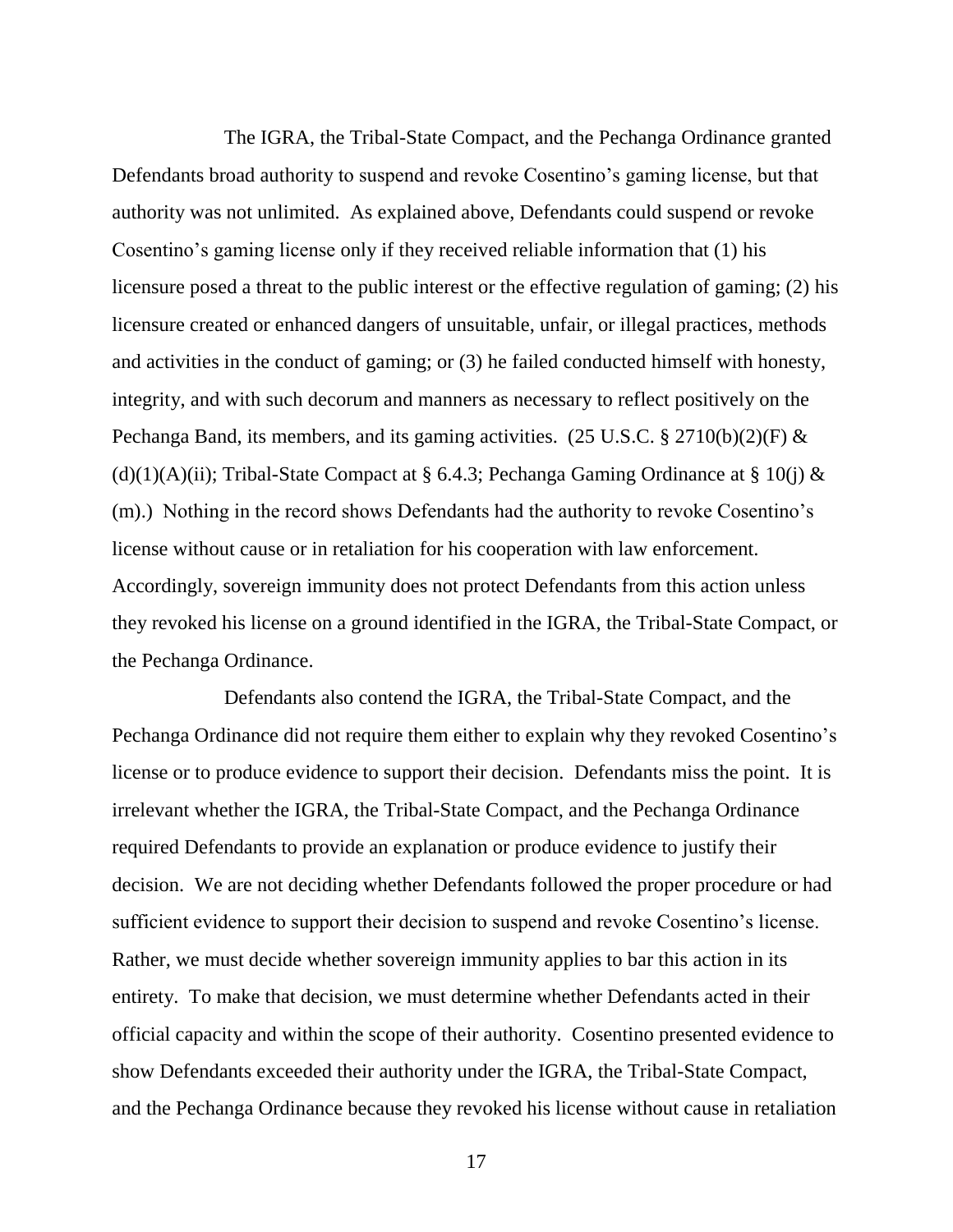for him cooperating with law enforcement. The burden therefore shifted to Defendants to rebut Cosentino's evidence. Accordingly, to invoke sovereign immunity's protections Defendants were required to produce evidence or law showing they acted within the scope of their authority in revoking Cosentino's license regardless whether IGRA, the Tribal-State Compact, and the Pechanga Ordinance required them to provide an explanation or cite evidence when making their decision.

Defendants next contend they had no obligation to produce evidence or provide an explanation because sovereign immunity not only protects them from liability, but also from the burdens of litigation, such as discovery and the obligation to produce evidence. Again, Defendants miss the point. Sovereign immunity protects tribal officials from both liability and suit. To show sovereign immunity applies, however, tribal officials may be required to participate in limited discovery and present evidence to convince the court sovereign immunity deprives it of jurisdiction to hear the case. (*Warburton*, *supra*, 103 Cal.App.4th at p. 1181 [limited discovery may be required to determine whether sovereign immunity applies]; *Great Western Casinos*, *supra*, 74 Cal.App.4th at p. 1418 ["'Where the motion to dismiss is based on a claim of . . . sovereign immunity, which provides protection from suit and not merely a defense to liability . . . the court must engage in sufficient pretrial factual and legal determinations to "'satisfy itself of its authority to hear the case' before trial"'".)

We emphasize the appropriate inquiry is not whether Defendants properly exercised their authority, but only whether they acted within the scope of their authority. As explained above, the purpose of extending sovereign immunity to tribal officials is to encourage the officials to exercise their independent judgment for the tribe's benefit without concern they may be held personally liable for how they exercised their judgment or any mistakes they may have made. (*Turner*, *supra*, 82 Cal.App.4th at pp. 1048-1049; see *Larson*, *supra*, 337 U.S. at p. 695.) For example, sovereign immunity would apply to protect Defendants from liability if they revoked Cosentino's license based on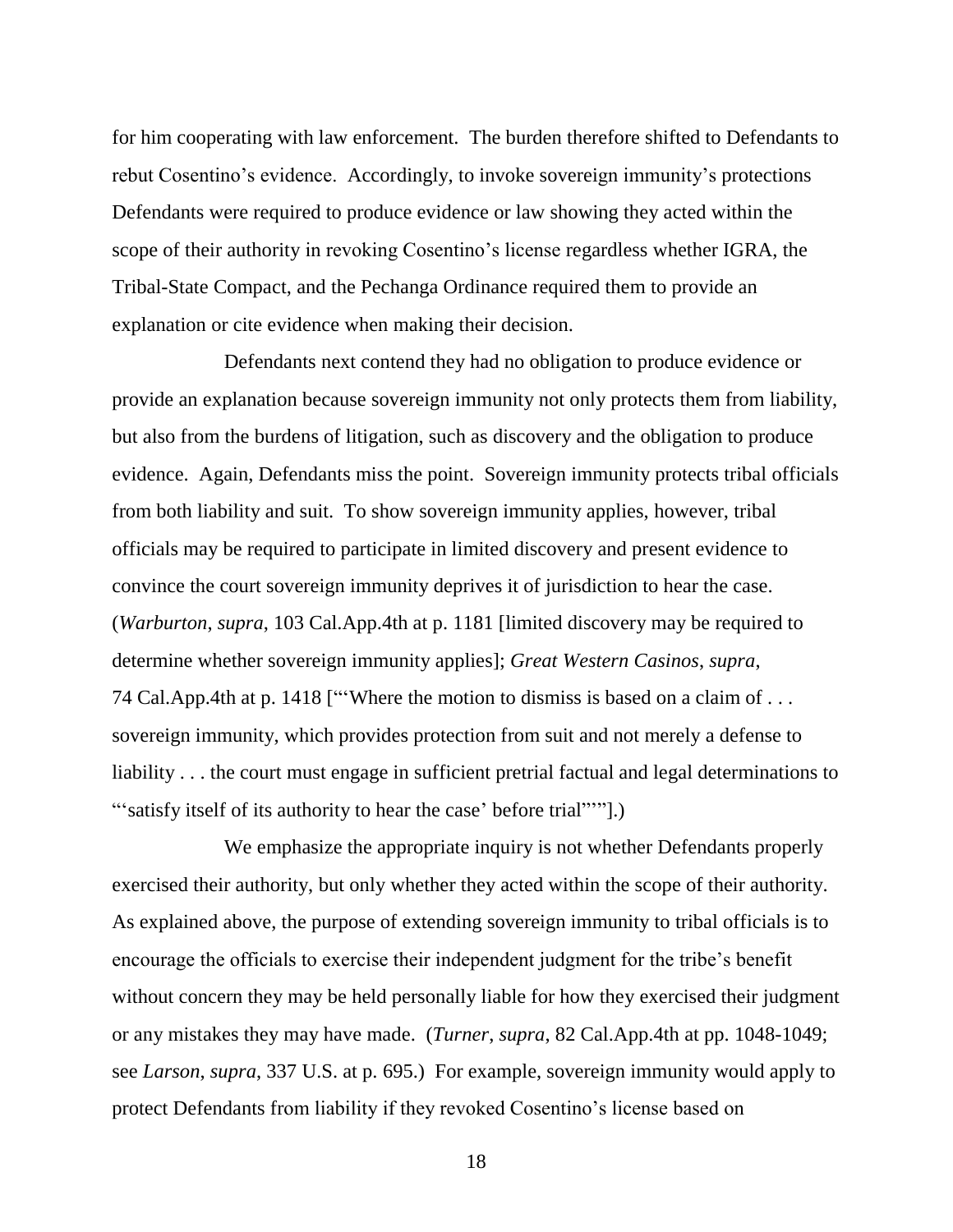information he had helped a player cheat on a game, even if that information later turned out to be false or Defendants failed to conduct an adequate investigation. Similarly, sovereign immunity would apply if Defendants revoked Cosentino's license based on an erroneous interpretation of the IGRA, the Tribal-State Compact, or the Pechanga Gaming Ordinance. Those mistakes are protected by sovereign immunity because they are errors in the judgment with which Defendants were entrusted. If mistakes in how Defendants performed their official duties exposed them to personal liability, then few people would be willing to serve on the Gaming Commission.

Cosentino's claims, however, are not based on Defendants' reliance on questionable information, their failure to perform an adequate investigation, or their erroneous interpretation of a legal standard. Rather, Cosentino alleges Defendants engaged in intentional misconduct and revoked his license without cause to retaliate against him. Defendants presented no authority, and we have found none, that extends tribal sovereign immunity to an intentional abuse of authority. To the contrary, the law withholds sovereign immunity for a tribal official who acts out of personal interest rather than to benefit the tribe. (*Turner*, *supra*, 82 Cal.App.4th at p. 1055.)

Although Defendants cite several cases to support their contention the trial court properly dismissed Cosentino's claims based on sovereign immunity, Defendants fail to discuss or even cite *Turner*, the only analogous factual situation involving a claim of sovereign immunity by tribal officials who allegedly exceeded the scope of their authority by engaging in intentional misconduct designed to harm the plaintiff. The cases Defendants cite are readily distinguishable because they do not address that factual scenario. (See *Trudgeon*, *supra*, 71 Cal.App.4th at pp. 643-644 [sovereign immunity barred negligence claim against tribal officials who allegedly failed to provide adequate security at gaming casino because plaintiff did not allege officials' decision regarding security exceeded scope of their authority]; *Great Western Casinos*, *supra*, 74 Cal.App.4th at pp. 1423, 1424 [outside counsel immune from liability to third party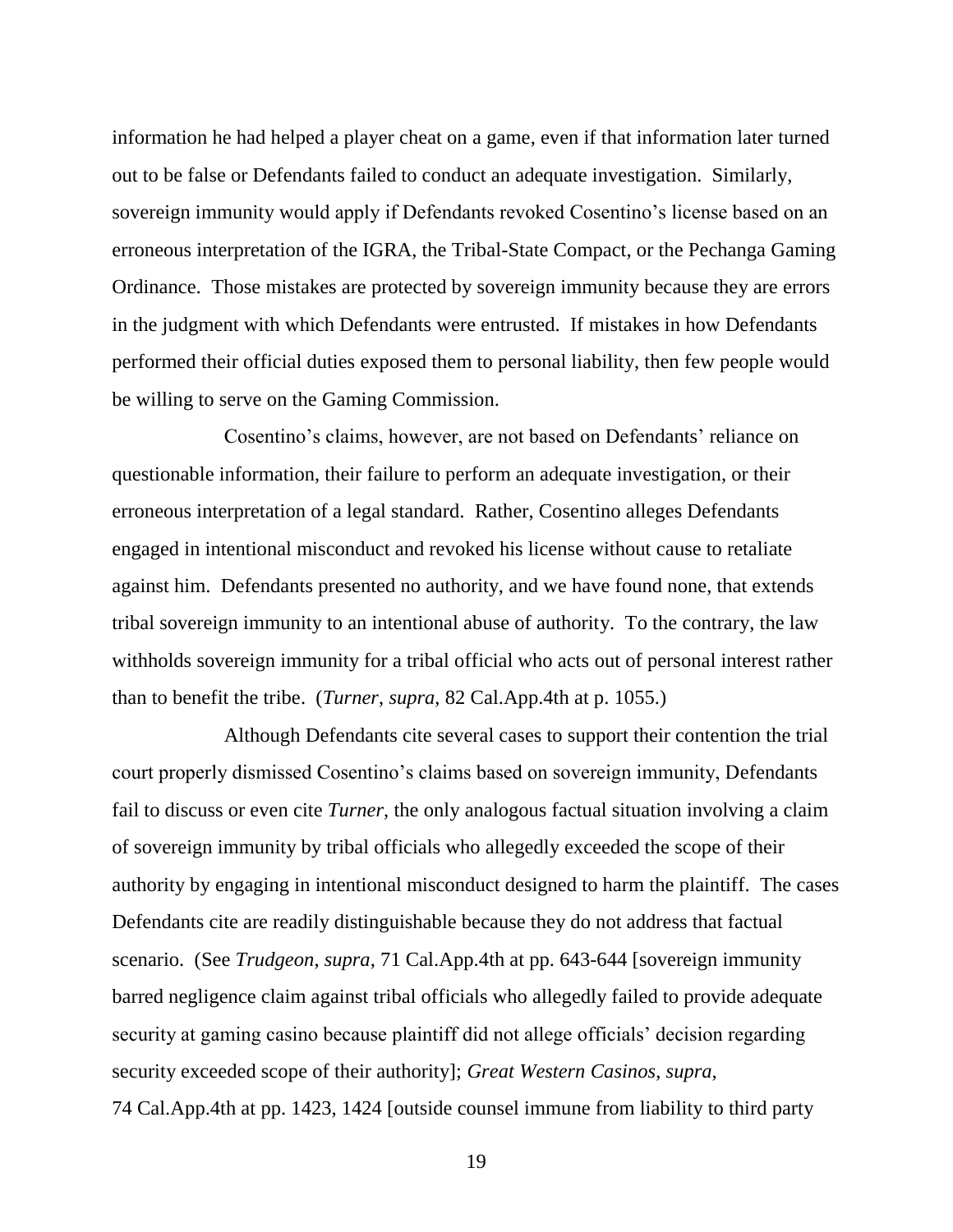for advice given to Indian tribe because tribe must be able to hire agents to assist in its operations and expect loyalty and candor in advice agents provide]; *Gaming Corp. of America v. Dorsey & Whitney* (8th Cir. 1996) 88 F.3d 536, 550 [same]; *Hardin v. White Mountain Apache Tribe* (9th Cir. 1985) 779 F.2d 476, 479-480 [sovereign immunity applied because tribal officials acted within scope of their authority when removing plaintiff from tribal lands].)

Finally, Defendants contend we should affirm the trial court's dismissal of Cosentino's claims even if we conclude sovereign immunity does not apply because (1) Cosentino assumed all risk and waived all claims relating to his gaming license; (2) Fuller's statements disclosing Cosentino's identity as the confidential informant are absolutely privileged because Fuller made her statements to a legislative body during a Pechanga Band general membership meeting; (3) the Pechanga Band and Gaming Commission are indispensible parties that cannot be joined based on their sovereign immunity; and (4) the IGRA, the Tribal-State Compact, and the Pechanga Gaming Ordinance do not provide Cosentino a private right of action to challenge the propriety of Defendants' decision to revoke his license. We decline to address these arguments for two reasons.

First, Defendants failed to make these arguments in the trial court, and therefore cannot assert them for the first time on appeal. (*In re Marriage of Harris* (2007) 158 Cal.App.4th 430, 440 [new theories of defense may not be raised for first time on appeal].) Second, Defendants have not cited any authority that allows them to specially appear and raise these arguments through their hybrid motion to quash/dismiss the action. As explained above, case authority expressly authorizes Indian tribes and their officials to make a special appearance to assert sovereign immunity through a hybrid motion to quash/dismiss because sovereign immunity deprives the trial court of subject matter jurisdiction. (*Boisclair*, *supra*, 51 Cal.3d at p. 1144, fn. 1; *Great Western Casinos*, *supra*, 74 Cal.App.4th at p. 1417.) These arguments are affirmative defenses